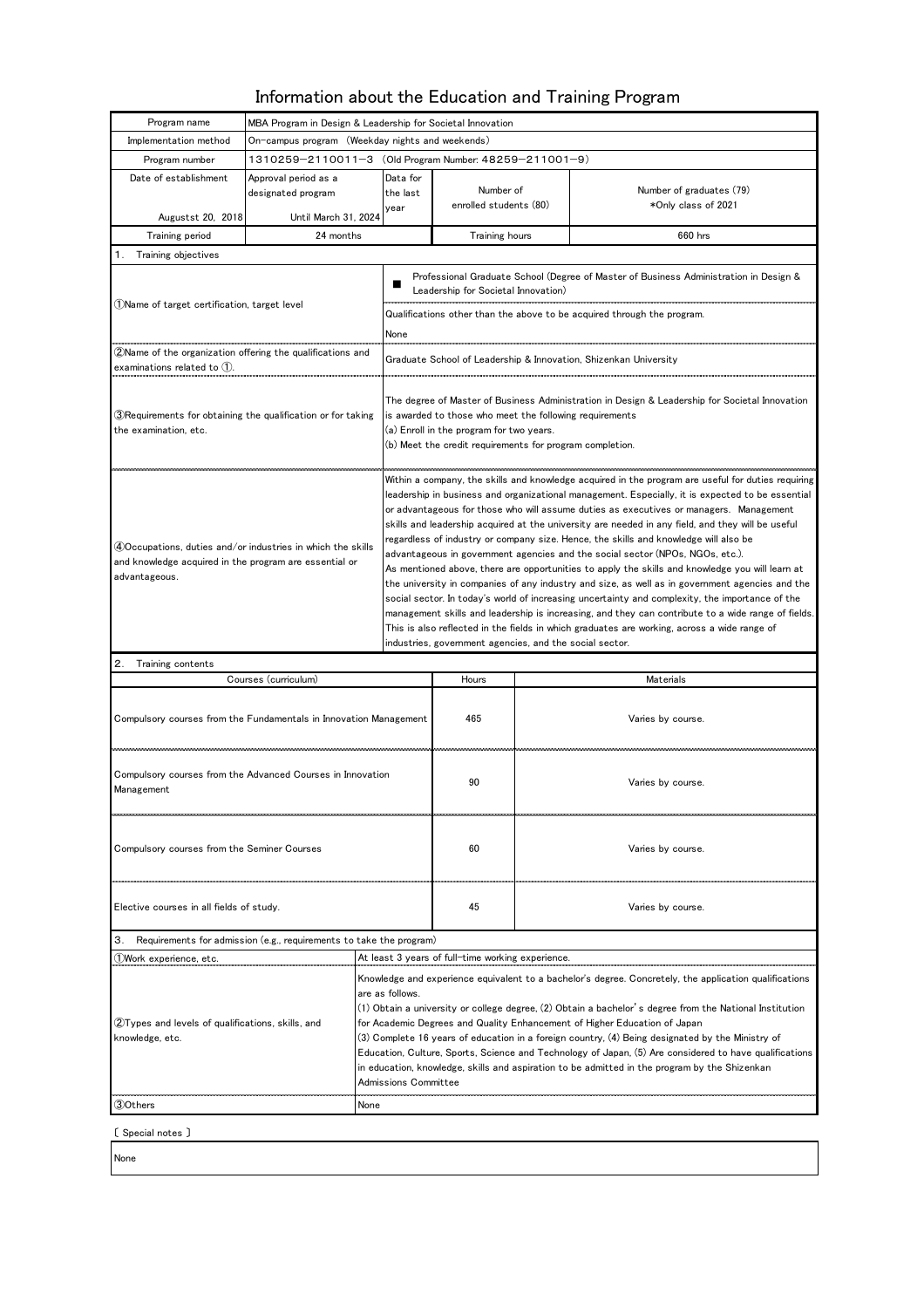## Information about the Education and Training Program

4. Number of students enrolled, graduates, and results of objectives achieved

| (1) Obtaining a qualification                                                        |            |  |                                         |         |  |  |  |
|--------------------------------------------------------------------------------------|------------|--|-----------------------------------------|---------|--|--|--|
| (1) Number of graduates in the previous year                                         | 79 I       |  |                                         |         |  |  |  |
| $(2)$ Number of graduates with the benefits out of $(1)$ .                           | $\times 1$ |  |                                         |         |  |  |  |
| 3) Number of graduates who took an exam for the qualification out of (2).            | $\times 1$ |  | Examinee rate $(3/(2))$                 | $N/A$ % |  |  |  |
| $\phi$ (4) Number of graduates who obtained the qualification out of $\phi$ .        | $\times 1$ |  | Pass rate $(\mathcal{A}/\mathcal{B})$   | $N/A$ % |  |  |  |
| $\bullet$ SNumber of graduates who obtained a job out of $(1)$ . $\cdot$ X1          |            |  |                                         |         |  |  |  |
| 6) Number of graduates who have been employed out of $(1)$ $\cdot$ $\cdot$ $\cdot$ 2 |            |  | Employment rate $(\text{5+6}/\text{2})$ | $N/A$ % |  |  |  |

※1 No students meet the condition because the program was not approved for the benefits at the time of their enrollment.

※2 Those who were not employed at the beginning of the program but have found employment after graduation. In this case, the employment does not include temporary jobs.

※3 Those who have been employed with the same job from the beginning of the course until after graduation, and those who were employed with a job at the beginning of the course but changed to another job after completing the course.

| (2) Program evaluation, etc. by graduates                                                                                                                          |                                                                                                                                              |             |                        |   |                                                                                                                                                   |  |  |
|--------------------------------------------------------------------------------------------------------------------------------------------------------------------|----------------------------------------------------------------------------------------------------------------------------------------------|-------------|------------------------|---|---------------------------------------------------------------------------------------------------------------------------------------------------|--|--|
| 1)Total number of respondents                                                                                                                                      |                                                                                                                                              | 67          | ᄉ                      |   |                                                                                                                                                   |  |  |
|                                                                                                                                                                    | 1. Full-time employee                                                                                                                        | 59          | 人                      |   |                                                                                                                                                   |  |  |
| 2Employment status at the<br>beginning of the program.                                                                                                             | 2. Non-permanent employee/temporary employee                                                                                                 |             | $\overline{2}$         | 人 | (2)A: Total                                                                                                                                       |  |  |
|                                                                                                                                                                    | 3. Other employment (self-employed, etc.)                                                                                                    |             | 4                      | 人 | 65                                                                                                                                                |  |  |
|                                                                                                                                                                    | 4. Not employed                                                                                                                              |             | $\overline{2}$         | 人 | 2B: Total                                                                                                                                         |  |  |
|                                                                                                                                                                    | 1. This program improves your compensation (promotion,                                                                                       |             |                        |   |                                                                                                                                                   |  |  |
|                                                                                                                                                                    | advancement, allowances based on qualifications, etc.)                                                                                       |             | 6<br>21                | ᄉ |                                                                                                                                                   |  |  |
|                                                                                                                                                                    | 2. This program enables you to take a role you desire through                                                                                |             |                        | ᄉ |                                                                                                                                                   |  |  |
|                                                                                                                                                                    | reassignment, etc.                                                                                                                           |             |                        |   |                                                                                                                                                   |  |  |
| 3)Evaluation by graduates                                                                                                                                          | 3. This program enhances your evaluation both intemally and                                                                                  |             | 11                     | ᄉ | 3Total                                                                                                                                            |  |  |
| who were working                                                                                                                                                   | externally of the company you are (were) working for.                                                                                        |             |                        |   | X Must be same with A or less                                                                                                                     |  |  |
|                                                                                                                                                                    | 4. This program contributes to a smooth job change.                                                                                          |             | $\overline{2}$         | ᄉ |                                                                                                                                                   |  |  |
|                                                                                                                                                                    | 5. This program enriches your hobbies/lifestyle                                                                                              |             | 13                     | ᄉ |                                                                                                                                                   |  |  |
|                                                                                                                                                                    | 6. Other effects                                                                                                                             |             | 11                     | 人 |                                                                                                                                                   |  |  |
|                                                                                                                                                                    | 7. No particular effect                                                                                                                      |             | 1                      | 人 | 65                                                                                                                                                |  |  |
|                                                                                                                                                                    | 1. This program enabled you to get a job.                                                                                                    | $\mathbf 0$ | 人                      |   |                                                                                                                                                   |  |  |
|                                                                                                                                                                    | 2. This program contributed to you getting a job in your desired                                                                             |             |                        |   |                                                                                                                                                   |  |  |
|                                                                                                                                                                    | occupation or industry.                                                                                                                      |             | 0<br>-1<br>$\mathbf 0$ | ᄉ |                                                                                                                                                   |  |  |
| 4)Evaluation by graduates                                                                                                                                          | 3. This program gave you an advantage to get a job with better                                                                               |             |                        | ᄉ | 4)Total<br>X Must be same with B or less                                                                                                          |  |  |
| who were NOT working                                                                                                                                               | conditions (wages, etc.).                                                                                                                    |             |                        |   |                                                                                                                                                   |  |  |
|                                                                                                                                                                    | 4. This program enriches your hobbies/lifestyle                                                                                              |             |                        | ᄉ |                                                                                                                                                   |  |  |
|                                                                                                                                                                    | 5. Other effects                                                                                                                             |             | $\Omega$               | 人 |                                                                                                                                                   |  |  |
|                                                                                                                                                                    | 6. No particular effect                                                                                                                      |             | $\mathbf{1}$           | 人 |                                                                                                                                                   |  |  |
|                                                                                                                                                                    | 1. I got a job during the program or within 3 months after                                                                                   |             | 1                      | ᄉ |                                                                                                                                                   |  |  |
|                                                                                                                                                                    | completing the program.                                                                                                                      |             |                        |   | 5)Total                                                                                                                                           |  |  |
| (5) Employment status of<br>graduates                                                                                                                              | 2. I got a job within 3 to 6 months after completing the program.                                                                            |             | 0                      | 人 | X Must be same with B or less                                                                                                                     |  |  |
|                                                                                                                                                                    | 3. I got a job within 6 to 12 months after completing the program                                                                            |             | $\mathbf{0}$           | 人 |                                                                                                                                                   |  |  |
|                                                                                                                                                                    | 4. I have not gotten a job.                                                                                                                  |             | $\mathbf{1}$           | ᄉ |                                                                                                                                                   |  |  |
|                                                                                                                                                                    | 1. Very satisfied                                                                                                                            |             | 43                     | ᄉ | 6Total                                                                                                                                            |  |  |
|                                                                                                                                                                    | 2. Mostly satisfied                                                                                                                          |             | 21                     | 人 | $\mathbb X$ Must be same with $\mathbb D$ or less                                                                                                 |  |  |
| 600verall evaluation                                                                                                                                               | 3. Neither satisfied nor dissatisfied                                                                                                        |             | 3                      | 人 | 67                                                                                                                                                |  |  |
|                                                                                                                                                                    | 4. Slightly dissatisfied                                                                                                                     |             | $\mathbf{0}$           | ᄉ |                                                                                                                                                   |  |  |
|                                                                                                                                                                    | 5. Very dissatisfied                                                                                                                         |             | ᄉ                      |   |                                                                                                                                                   |  |  |
|                                                                                                                                                                    |                                                                                                                                              |             |                        |   | (3)After completion of the program (Graduate's employment status, program evaluation, compensation improvement, career development and evaluation |  |  |
| companies graduates working for, etc.)                                                                                                                             |                                                                                                                                              |             |                        |   |                                                                                                                                                   |  |  |
|                                                                                                                                                                    |                                                                                                                                              |             |                        |   |                                                                                                                                                   |  |  |
|                                                                                                                                                                    |                                                                                                                                              |             |                        |   |                                                                                                                                                   |  |  |
| 5.                                                                                                                                                                 | Methods of assessing and measuring the effects of the program and specific approaches for clarifying the level of effectiveness to students. |             |                        |   |                                                                                                                                                   |  |  |
| Methods of assessing and measuring the achievement level of<br>skills and knowledge against educational objectives set in 1.<br>Fulfilling graduation requirements |                                                                                                                                              |             |                        |   |                                                                                                                                                   |  |  |
| (For correspondence program)                                                                                                                                       |                                                                                                                                              |             |                        |   |                                                                                                                                                   |  |  |
| Location, timing, duration and frequency of schooling                                                                                                              |                                                                                                                                              |             |                        |   |                                                                                                                                                   |  |  |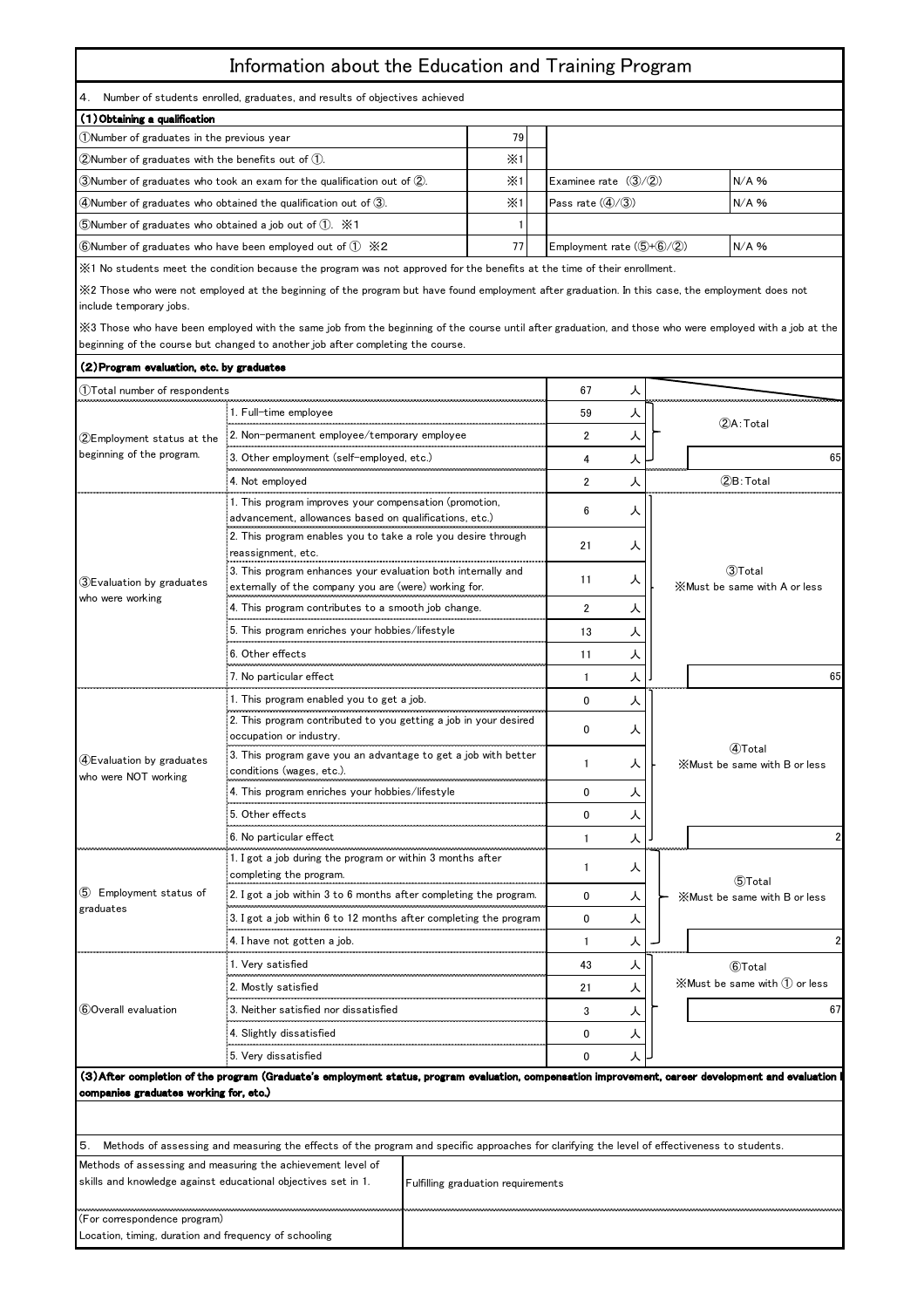## Information about the Education and Training Program

| Methods for assessing program effectiveness                                                                                                                                                                                                                                                                     |                                                                                                                                                                                                                       |                                                                                                                                                                                                                                                                                                                                                                                                                                                                                                                                                                                                                                                                                 |                                                                                                         |                                                                                                                                                                                                                                                                                                                                                                                                                                                                                                                                                                                                                                                        |  |                                                                                                    |                                                 |  |  |  |
|-----------------------------------------------------------------------------------------------------------------------------------------------------------------------------------------------------------------------------------------------------------------------------------------------------------------|-----------------------------------------------------------------------------------------------------------------------------------------------------------------------------------------------------------------------|---------------------------------------------------------------------------------------------------------------------------------------------------------------------------------------------------------------------------------------------------------------------------------------------------------------------------------------------------------------------------------------------------------------------------------------------------------------------------------------------------------------------------------------------------------------------------------------------------------------------------------------------------------------------------------|---------------------------------------------------------------------------------------------------------|--------------------------------------------------------------------------------------------------------------------------------------------------------------------------------------------------------------------------------------------------------------------------------------------------------------------------------------------------------------------------------------------------------------------------------------------------------------------------------------------------------------------------------------------------------------------------------------------------------------------------------------------------------|--|----------------------------------------------------------------------------------------------------|-------------------------------------------------|--|--|--|
| (1) Attendance approval standards (Specific criteria such as<br>attendance rate, periodical exams, and promotion exams<br>every 6 months)                                                                                                                                                                       |                                                                                                                                                                                                                       |                                                                                                                                                                                                                                                                                                                                                                                                                                                                                                                                                                                                                                                                                 |                                                                                                         | Attendance rate of $66\%$ (2/3) or higher, passing rate of exams, and other make-up classes and exams are<br>acceptable. (The university monitors the attendance rate for each course and does not grant credits to students<br>who do not meet the requirements. In addition, the university will grade each course according to the learning<br>objectives, and credits will be granted to those who have achieved the learning objectives. Two grading systems<br>are used depending on the course: S (superior) / A (very good) / B (good) / C (acceptable) / F (fail) / I<br>(incomplete) and P (pass) / F (fail) / I (incomplete).)              |  |                                                                                                    |                                                 |  |  |  |
| (2) Methods of assessing and measuring the achievement<br>level of skills and knowledge against educational objectives<br>related to the attendance approval standards.                                                                                                                                         |                                                                                                                                                                                                                       |                                                                                                                                                                                                                                                                                                                                                                                                                                                                                                                                                                                                                                                                                 |                                                                                                         | Paper tests, exercises, and assignment submissions (For course evaluation, multiple evaluation methods are<br>combined according to the learning objectives of each course. Specifically, class contribution, individual reports,<br>presentations, examinations, group presentations and reports are used).                                                                                                                                                                                                                                                                                                                                           |  |                                                                                                    |                                                 |  |  |  |
| (3) Completion requirements (specific criteria such as<br>attendance rate, final exam, etc.)                                                                                                                                                                                                                    |                                                                                                                                                                                                                       |                                                                                                                                                                                                                                                                                                                                                                                                                                                                                                                                                                                                                                                                                 |                                                                                                         | Attendance rate of 66% (2/3) or higher, passing rate of exams, and other make-up classes and exams are acceptable. (As<br>mentioned above, attendance in each course will be checked, grades will be assigned based on each evaluation<br>method, and credits will be granted for each course to those who meet both requirements. Upon completion of all<br>courses in the two-year curriculum, the president of the university will approve the completion of the program after<br>confirming that each student's credit acquisition status meets the graduation requirements set by the university and<br>after discussion at the faculty meeting.) |  |                                                                                                    |                                                 |  |  |  |
| (4) Methods of assessing and measuring the achievement<br>level of skills and knowledge related to the completion<br>requirements.                                                                                                                                                                              |                                                                                                                                                                                                                       |                                                                                                                                                                                                                                                                                                                                                                                                                                                                                                                                                                                                                                                                                 | Fulfilling graduation requirements                                                                      |                                                                                                                                                                                                                                                                                                                                                                                                                                                                                                                                                                                                                                                        |  |                                                                                                    |                                                 |  |  |  |
|                                                                                                                                                                                                                                                                                                                 |                                                                                                                                                                                                                       | 7. Guidance, advice and support for students during or after completion of the course                                                                                                                                                                                                                                                                                                                                                                                                                                                                                                                                                                                           |                                                                                                         |                                                                                                                                                                                                                                                                                                                                                                                                                                                                                                                                                                                                                                                        |  |                                                                                                    |                                                 |  |  |  |
| (1) Methods of providing advice and guidance to those<br>taking the program regarding their level of achievement and<br>understanding                                                                                                                                                                           |                                                                                                                                                                                                                       | For first-year students, full-time faculty members are mainly assigned as academic mentors. The mentors meet with each<br>student once in the first and second semesters to check on their learning progress and provide advice. Students can also<br>contact and consult with their academic mentors at any time upon their request. One faculty member is assigned to 3-4<br>students.<br>For second-year students, in the individual seminar courses offered throughout the second year, students belong to a<br>seminar (4–5 students to one faculty member), and the faculty member who is responsible for the seminar takes on the role of<br>counselor for the students. |                                                                                                         |                                                                                                                                                                                                                                                                                                                                                                                                                                                                                                                                                                                                                                                        |  |                                                                                                    |                                                 |  |  |  |
| (2) Support for acquiring qualifications and job hunting during<br>or upon completion of the program.<br>(e.g., how to provide information related to the acquisition of<br>qualifications and job openings in qualification-related<br>occupations, and provide specific consultation for early<br>employment) |                                                                                                                                                                                                                       |                                                                                                                                                                                                                                                                                                                                                                                                                                                                                                                                                                                                                                                                                 | Faculty and staff members are available for questions and consultations from students at any time.      |                                                                                                                                                                                                                                                                                                                                                                                                                                                                                                                                                                                                                                                        |  |                                                                                                    |                                                 |  |  |  |
| 8. Others                                                                                                                                                                                                                                                                                                       |                                                                                                                                                                                                                       |                                                                                                                                                                                                                                                                                                                                                                                                                                                                                                                                                                                                                                                                                 |                                                                                                         |                                                                                                                                                                                                                                                                                                                                                                                                                                                                                                                                                                                                                                                        |  |                                                                                                    |                                                 |  |  |  |
| Names of the program provider and<br>the representative                                                                                                                                                                                                                                                         |                                                                                                                                                                                                                       |                                                                                                                                                                                                                                                                                                                                                                                                                                                                                                                                                                                                                                                                                 | Graduate School of Leadership & Innovation, Shizenkan University                                        |                                                                                                                                                                                                                                                                                                                                                                                                                                                                                                                                                                                                                                                        |  |                                                                                                    |                                                 |  |  |  |
| Address and contact information                                                                                                                                                                                                                                                                                 |                                                                                                                                                                                                                       |                                                                                                                                                                                                                                                                                                                                                                                                                                                                                                                                                                                                                                                                                 | Nihonbashi Takashimaya Mitsui Bldg 17F, 5-1, Nihonbashi 2-Chome, Chuo-ku, Tokyo, Japan TEL:03-6281-9011 |                                                                                                                                                                                                                                                                                                                                                                                                                                                                                                                                                                                                                                                        |  |                                                                                                    |                                                 |  |  |  |
| Names of the facility where the<br>program is offerd in and the<br>representative                                                                                                                                                                                                                               |                                                                                                                                                                                                                       | Graduate School of Leadership & Innovation, Shizenkan University (President: Noda Tomoyoshi)                                                                                                                                                                                                                                                                                                                                                                                                                                                                                                                                                                                    |                                                                                                         |                                                                                                                                                                                                                                                                                                                                                                                                                                                                                                                                                                                                                                                        |  |                                                                                                    |                                                 |  |  |  |
| Address and contact information                                                                                                                                                                                                                                                                                 |                                                                                                                                                                                                                       | Nihonbashi Takashimaya Mitsui Bldg 17F, 5-1, Nihonbashi 2-Chome, Chuo-ku, Tokyo, Japan TEL:03-6281-9011                                                                                                                                                                                                                                                                                                                                                                                                                                                                                                                                                                         |                                                                                                         |                                                                                                                                                                                                                                                                                                                                                                                                                                                                                                                                                                                                                                                        |  |                                                                                                    |                                                 |  |  |  |
| Person in charge of                                                                                                                                                                                                                                                                                             |                                                                                                                                                                                                                       | Kawano Shuhei (the Administration Office)                                                                                                                                                                                                                                                                                                                                                                                                                                                                                                                                                                                                                                       | Person in charge of                                                                                     |                                                                                                                                                                                                                                                                                                                                                                                                                                                                                                                                                                                                                                                        |  | Kawano Shuhei (the Administration Office)                                                          |                                                 |  |  |  |
| complaints and<br>contact information                                                                                                                                                                                                                                                                           | 03-6281-9011<br>TEL                                                                                                                                                                                                   |                                                                                                                                                                                                                                                                                                                                                                                                                                                                                                                                                                                                                                                                                 | administration and<br>contact info.                                                                     |                                                                                                                                                                                                                                                                                                                                                                                                                                                                                                                                                                                                                                                        |  | 03-6281-9011<br>TEL                                                                                |                                                 |  |  |  |
| Training expenses                                                                                                                                                                                                                                                                                               |                                                                                                                                                                                                                       | 1. Training expenses covered by the benefit $(1 + 2)$                                                                                                                                                                                                                                                                                                                                                                                                                                                                                                                                                                                                                           |                                                                                                         |                                                                                                                                                                                                                                                                                                                                                                                                                                                                                                                                                                                                                                                        |  |                                                                                                    | 5,000,000 JPY                                   |  |  |  |
| Payment methods<br>1) Lump-sum payment                                                                                                                                                                                                                                                                          | (1)Enrollment Fee (tax included)<br>(※If discounts/reductions are offered, the amount<br>should be the tax-included amount after deducting                                                                            |                                                                                                                                                                                                                                                                                                                                                                                                                                                                                                                                                                                                                                                                                 |                                                                                                         |                                                                                                                                                                                                                                                                                                                                                                                                                                                                                                                                                                                                                                                        |  | 200,000 JPY                                                                                        |                                                 |  |  |  |
| 2Installment Payment                                                                                                                                                                                                                                                                                            | them.)<br>2Tuition Fees (tax included)<br>(※If discounts/reductions are offered, the amount                                                                                                                           |                                                                                                                                                                                                                                                                                                                                                                                                                                                                                                                                                                                                                                                                                 |                                                                                                         |                                                                                                                                                                                                                                                                                                                                                                                                                                                                                                                                                                                                                                                        |  | 1st semester<br>2nd semester                                                                       | 4,800,000 JPY<br>1,200,000 JPY<br>1,200,000 JPY |  |  |  |
| should be the tax included amount after deducting<br>3)Both are possible<br>them.)                                                                                                                                                                                                                              |                                                                                                                                                                                                                       |                                                                                                                                                                                                                                                                                                                                                                                                                                                                                                                                                                                                                                                                                 |                                                                                                         |                                                                                                                                                                                                                                                                                                                                                                                                                                                                                                                                                                                                                                                        |  | 3rd semester<br>4th semester<br>(Required course material expenses out of the above amount: 0 JPY) | 1,200,000 JPY<br>1,200,000 JPY                  |  |  |  |
|                                                                                                                                                                                                                                                                                                                 | Other expenses NOT covered by the benefit $(1) + (2) + (3) + (4)$<br>0 JPY<br>2.                                                                                                                                      |                                                                                                                                                                                                                                                                                                                                                                                                                                                                                                                                                                                                                                                                                 |                                                                                                         |                                                                                                                                                                                                                                                                                                                                                                                                                                                                                                                                                                                                                                                        |  |                                                                                                    |                                                 |  |  |  |
|                                                                                                                                                                                                                                                                                                                 | (1)<br>Optional course material expenses (tax included)<br>$\circled{2}$<br>Transportation and accommodation expenses for practical<br>$\circled{3}$<br>Facility maintenance fee (tax included)<br>$\left( 4 \right)$ |                                                                                                                                                                                                                                                                                                                                                                                                                                                                                                                                                                                                                                                                                 |                                                                                                         |                                                                                                                                                                                                                                                                                                                                                                                                                                                                                                                                                                                                                                                        |  |                                                                                                    | 0 JPY                                           |  |  |  |
|                                                                                                                                                                                                                                                                                                                 |                                                                                                                                                                                                                       |                                                                                                                                                                                                                                                                                                                                                                                                                                                                                                                                                                                                                                                                                 |                                                                                                         |                                                                                                                                                                                                                                                                                                                                                                                                                                                                                                                                                                                                                                                        |  |                                                                                                    | 0 JPY                                           |  |  |  |
|                                                                                                                                                                                                                                                                                                                 |                                                                                                                                                                                                                       |                                                                                                                                                                                                                                                                                                                                                                                                                                                                                                                                                                                                                                                                                 |                                                                                                         | 0 JPY<br>Others (donations to the corporation, PC insurance, information journal fees) (tax included) 0 JPY                                                                                                                                                                                                                                                                                                                                                                                                                                                                                                                                            |  |                                                                                                    |                                                 |  |  |  |
| 3. Total amount $(1+2)$ (tax included)                                                                                                                                                                                                                                                                          |                                                                                                                                                                                                                       |                                                                                                                                                                                                                                                                                                                                                                                                                                                                                                                                                                                                                                                                                 |                                                                                                         | 5,000,000 JPY                                                                                                                                                                                                                                                                                                                                                                                                                                                                                                                                                                                                                                          |  |                                                                                                    |                                                 |  |  |  |